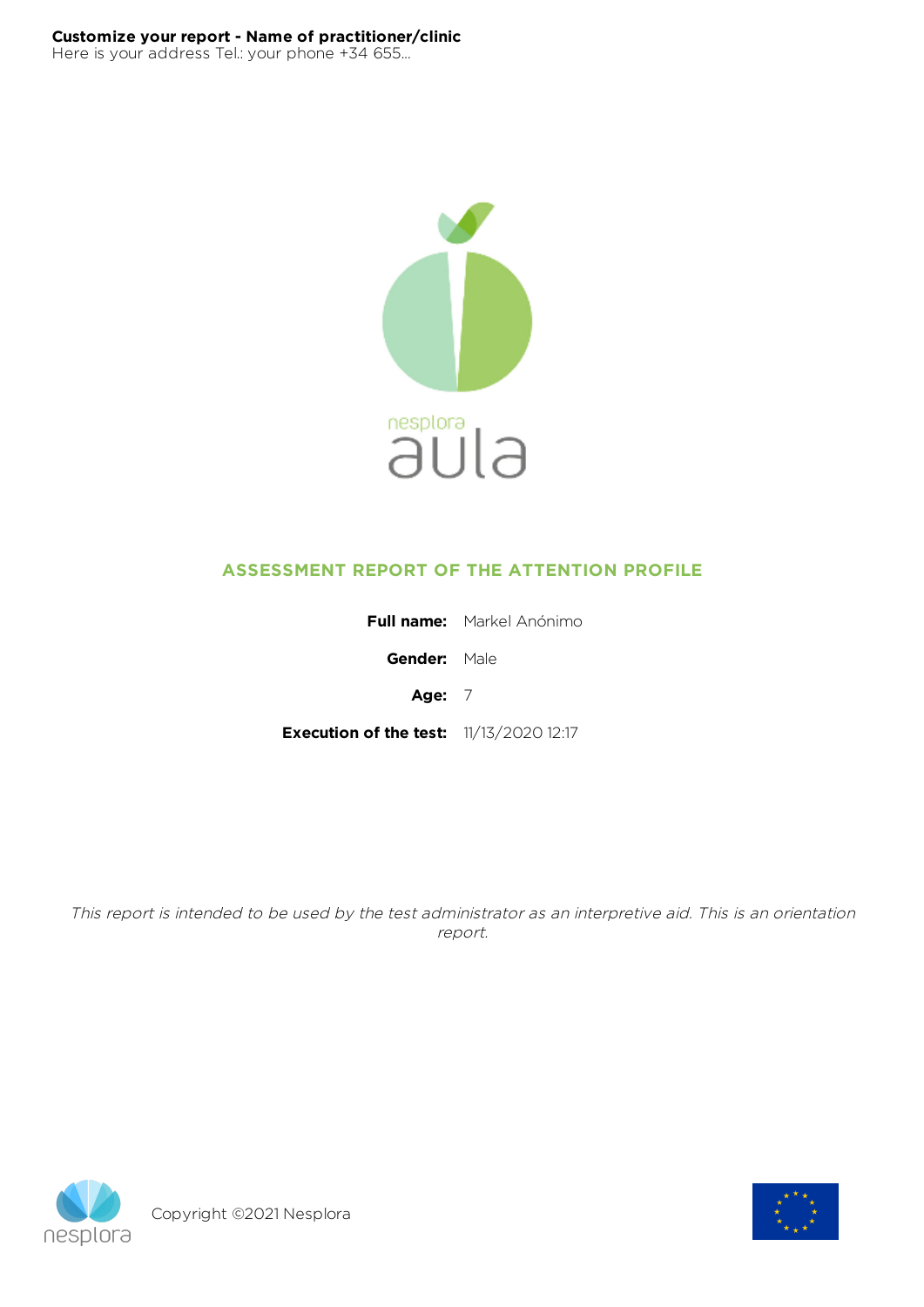Here is your address Tel.: your phone +34 655...

| <b>Full name:</b>             | Markel Anónimo   |
|-------------------------------|------------------|
| Gender:                       | Male             |
| Date of birth:                | 11/29/2012       |
| Age:                          | 7 years          |
|                               |                  |
| <b>Execution of the test:</b> | 11/13/2020 12:17 |
| Duration of the test:         | 0:16:40          |
| Scale used:                   | 8 Male           |

#### **Previous notes:**

No previous comments

#### **Subsequent notes:**

No comments following the test



### **Markel Anónimo**

3/11/2021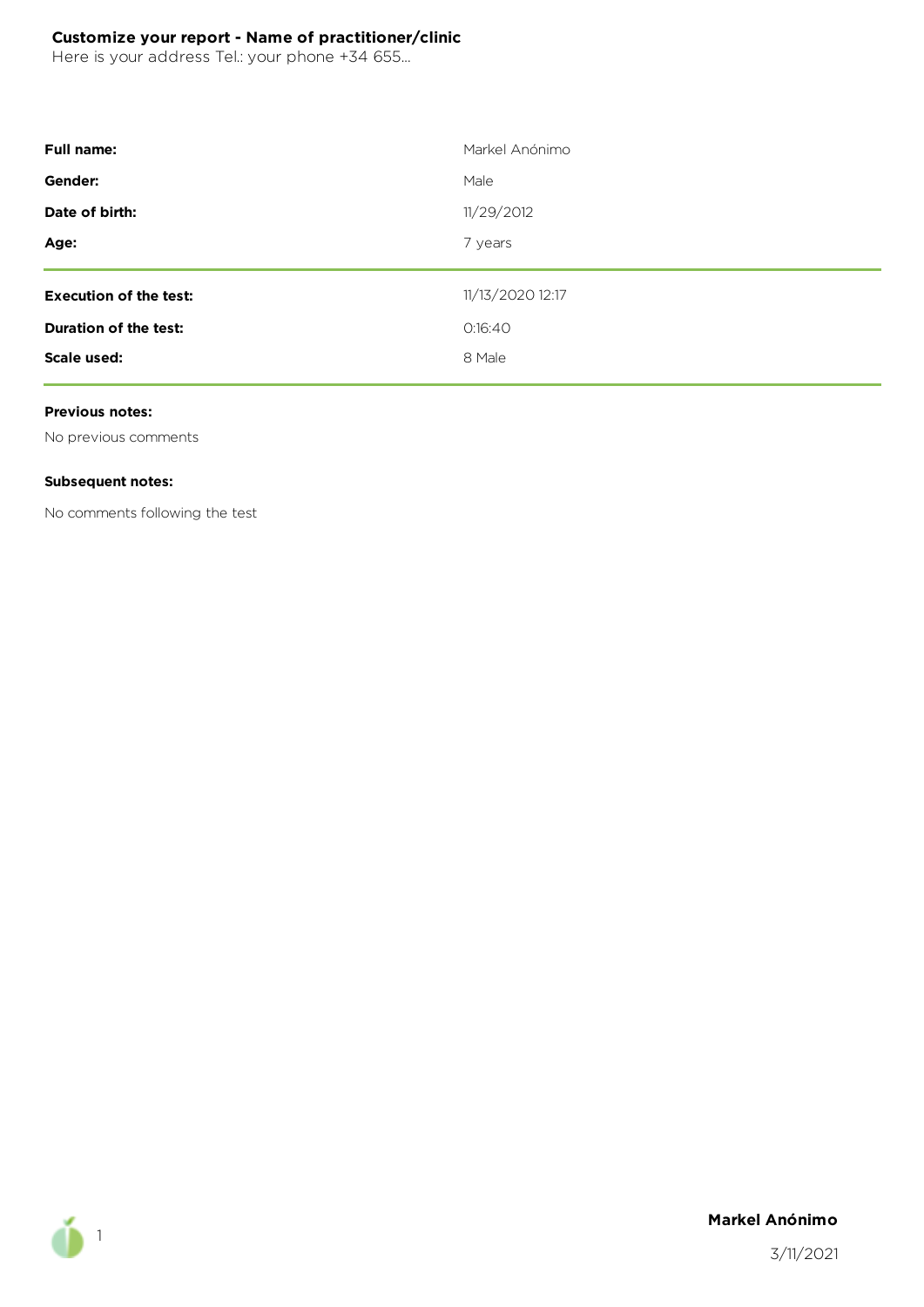Here is your address Tel.: your phone +34 655...

# **1. NESPLORA AULA EVALUATION REPORT**

### **1.1. GENERAL DESCRIPTION**

Nesplora Aula is a Continuous Performance Test (CPT) performed in a virtual environment through a system composed by goggles with motor sensors, headphones and a button to answer to the task. This test is designed to assess attention processes and help in the diagnose of cognitive disorders.

The virtual classroom is presented to the child from the perspective of a pupil's desk. The program continuously shifts the child's view of the classroom based on their head movements, providing them with the impression of actually being inside the classroom.

On the virtual blackboard and through the audio input, a series of stimuli are presented. The child responds according to instructions provided by the virtual teacher. The test consists of two tasks. In the first task, the child presses a switch anytime the stimulus on the blackboard is different from the identified target stimulus. On the second task, the child presses a switch anytime he/she hears or sees the target stimulus.

The report generated by Nesplora Aula provides extensive graphics, tables and narrative reports. Obtained T-scores and percentiles are presented. The following summarizes the interpretation of T-scores and percentiles:

20 - 30 very good performance, 31 - 40 good performance,41 - 60 average, 61 - 70 below average performance, and 71 - 80 poor performance.



For a better interpretation of the report, it is recommended to consult the Nesplora Aula manual.

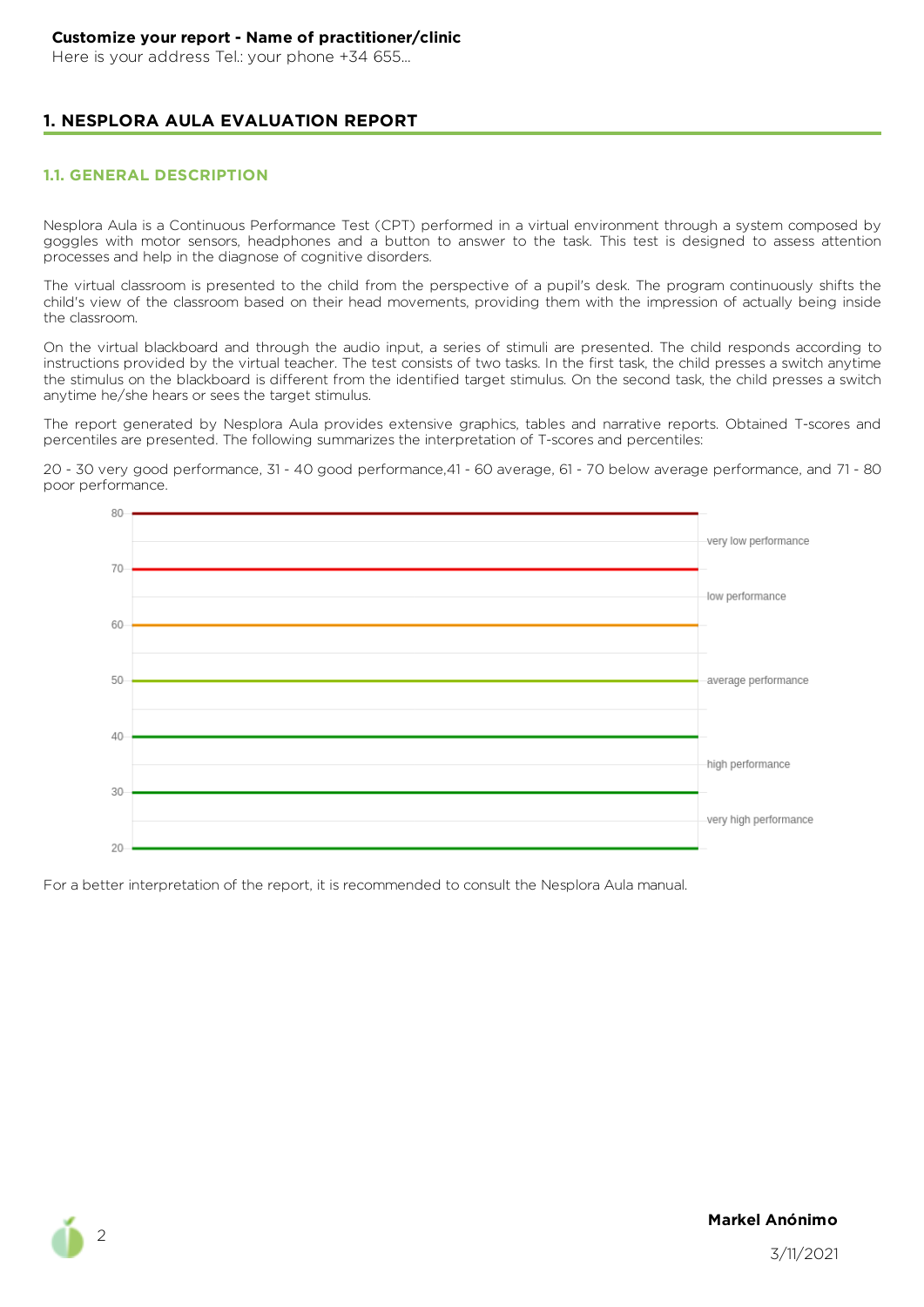Here is your address Tel.: your phone +34 655...

# **2. GENERAL INDEXES**



|                                             | Percentile | Raw    | Г score |
|---------------------------------------------|------------|--------|---------|
| Total omissions                             | 80         | 51     | 59      |
| Total commissions                           | 95         | 38     | 6,      |
| Mean RT-Total correct answers               | 9          | 7479   | 36      |
| Standard deviation RT-Total correct answers | 93         | 487.29 | 65      |
| Total motor activity                        | 98         | 3.36   |         |

**Markel Anónimo**

3/11/2021

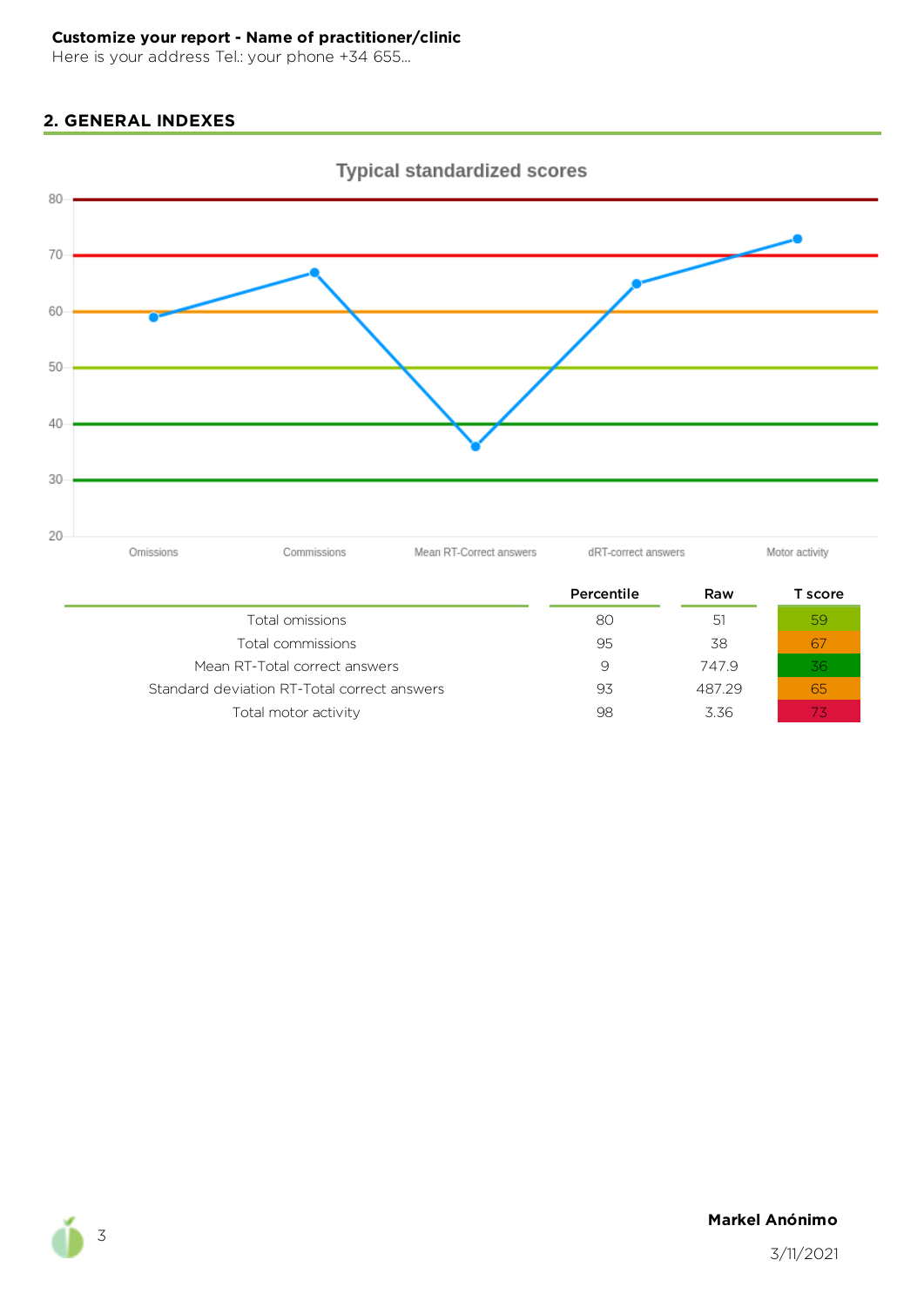Here is your address Tel.: your phone +34 655...

#### **2.1. DESCRIPTION OF THE INDEXES**

#### **2.1.1. TOTAL OMISSIONS**

Omission errors occur when Markel must respond to the target stimulus but omits to do so. Omission errors are considered a measure of selective and unfocused attention. Markel has obtained a score of 51 in Total omissions. These data correspond to a percentile of 80 and a T-score of 59. This reflects a average performance.

#### **2.1.2. TOTAL COMMISSIONS**

Commission errors occur when the target stimulus does not appear but the child presses the switch impulsively. Commission errors reflect a lack of response inhibition and lack of motor control. Markel has obtained a score of 38 in Total commissions. These data correspond to a percentile of 95 and a T-score of 67 which indicates a low performance.

#### **2.1.3. MEAN RT (RESPONSE TIME) OVER TOTAL CORRECT ANSWERS**

Mean reaction time is a highly reliable measure of processing speed and answer consistency. It also reflects attention ability. Markel has obtained a score of 747.9 in Mean RT-Total correct answers. This data corresponds to a percentile 9 and a T score of 36 with respect to the normative sample, which indicates a high performance

#### **2.1.4. (σ) STANDARD DEVIATION FROM RT (RESPONDE TIME) OVER TOTAL CORRECT ANSWERSAL**

Deviation of reaction time is a measure of variability and answer inconsistency, and it can be a measure of decrease in vigilance. Markel has obtained a score of 487.29 in (σ) Standard deviation RT-Correct answers. These data corresponds to a percentile of 93 and a T score of 65 with respect to a normative sample, which indicates a low performance

#### **2.1.5. TOTAL MOTOR ACTIVITY**

Total motor activity is measured by the sensor from the glasses. It evaluates the child's head movements while he/she performs the exercise. That is, whether he/she has moved a lot or a little or in an unnecessary manner. Markel has obtained a score of 3.36 in Total motor activity. This data corresponds to a percentile of 98 and a T score of 73 with respect to the normative sample, which indicates a very low performa



4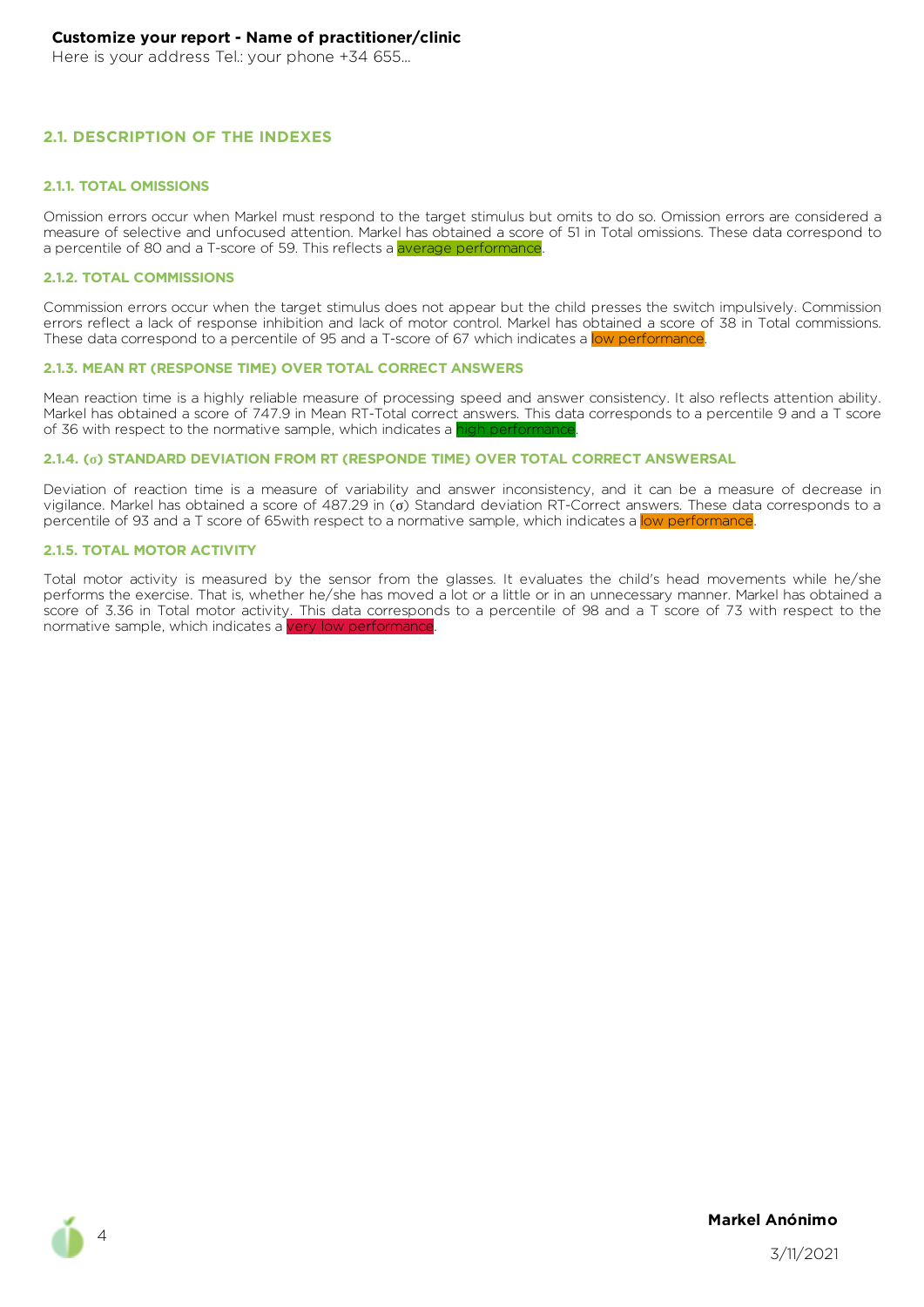Here is your address Tel.: your phone +34 655...

# **3. TASK PERFORMANCE IN PRESENCE AND ABSENCE OF DISTRACTORS**

Nesplora Aula has analyzed Markel's performance in the presence and absence of distractors. The following figure and table demonstrate how much the distractors affected Markel during the test administration.



# **Typical standardized scores**

|                                             | With distractors |            |         | <b>Without distractors</b> |            |         |  |
|---------------------------------------------|------------------|------------|---------|----------------------------|------------|---------|--|
|                                             | Raw              | Percentile | T score | Raw                        | Percentile | T score |  |
| Omissions                                   | 21               | 85         | 60      | 30                         | 78         | 58      |  |
| Commissions                                 | 13               | 90         | 63      | 25                         | 94         | 66      |  |
| Mean RT-Correct answers                     | 733.37           | 9          | 36      | 758.03                     | 13         | 38      |  |
| Standard deviation RT-Total correct answers | 502.29           | 94         | 66      | 476.29                     | 92         | 64      |  |
| Motor activity                              | 3.81             | 98         | 75)     | 3.41                       | 98         | 73      |  |

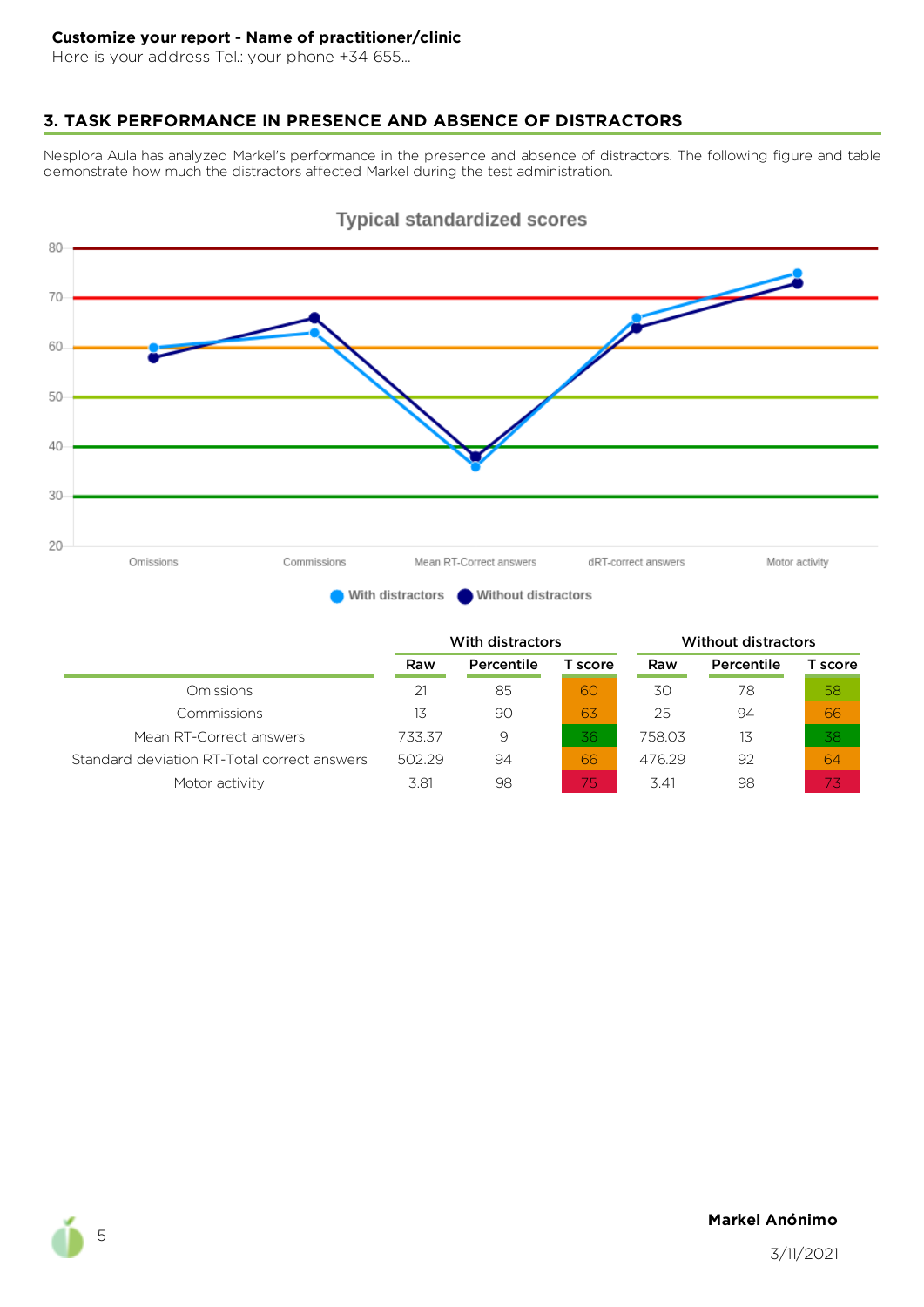Here is your address Tel.: your phone +34 655...

# **3.1. MOTOR ACTIVITY GRAPHICS WITH RELATION TO THE DISTRACTORS**

These graphics reflect Markel's activity as compared to distractors. Peak of activity related to the distractor means that Markel followed the distractor with his/her head, shifting attention away from the task.



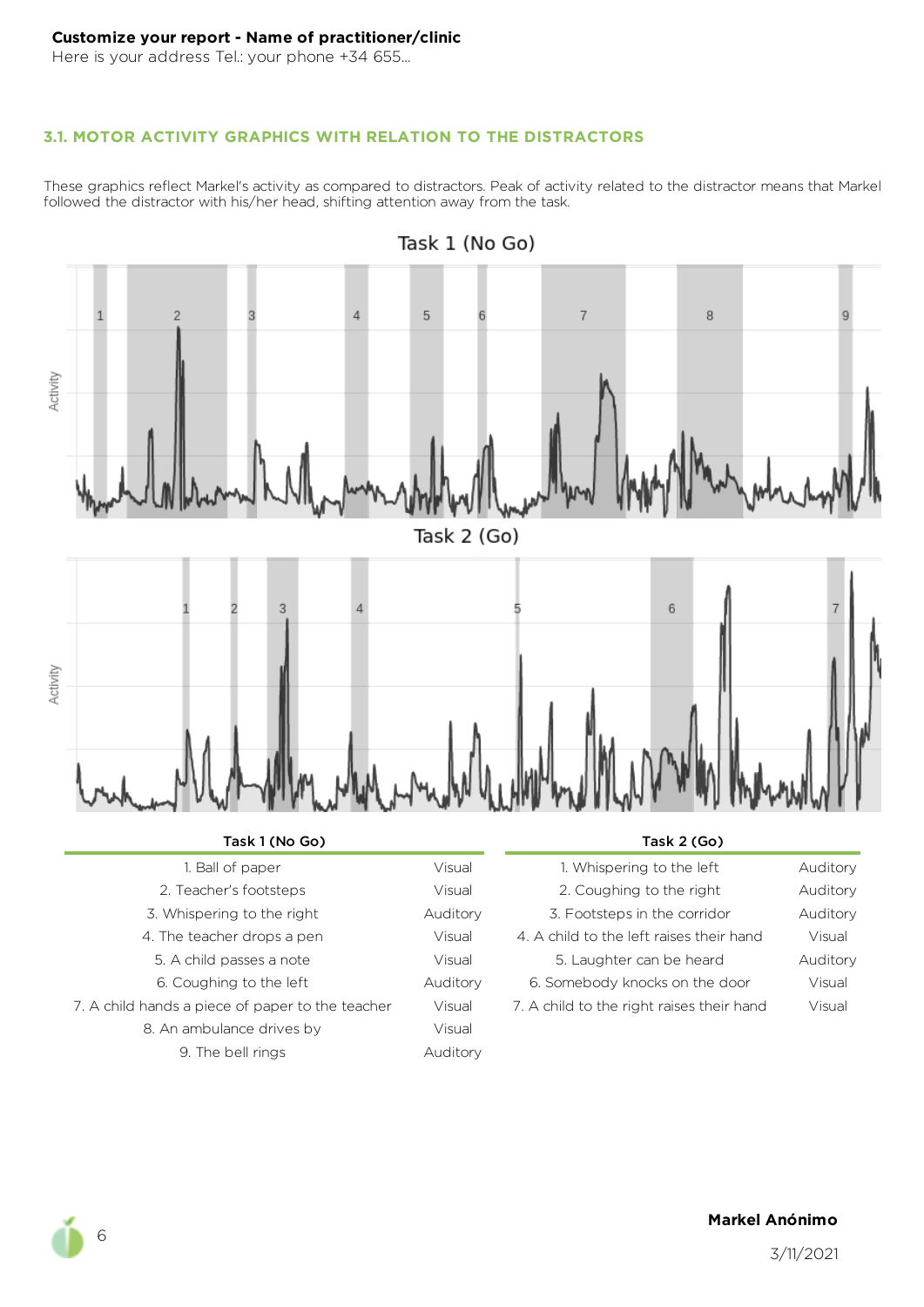Here is your address Tel.: your phone +34 655...

# **4. TYPE OF EXERCISE**

In Nesplora Aula, Markel performed two tasks. In the first task, Markel must control impulses in the face of multiple stimuli. In the second task, a monotonous presentation of stimuli is designed to challenge sustained attention and concentration. The following table and graph demonstrate Markel's performance task by task.



|                                             | Task 1 (No Go) |            |         | Task 2 (Go) |            |         |  |
|---------------------------------------------|----------------|------------|---------|-------------|------------|---------|--|
|                                             | Raw            | Percentile | T score | Raw         | Percentile | T score |  |
| <b>Omissions</b>                            | 39             | 78         | 58      | 12          | 90         | 63      |  |
| Commissions                                 | 24             | 93         | 65      | 14          | 92         | 64      |  |
| Mean RT-Correct answers                     | 691.28         | 9          | 36      | 995.62      | 54         | -51     |  |
| Standard deviation RT-Total correct answers | 475.21         | 91         | 63      | 461.46      | 91         | 63      |  |
| Motor activity                              | 2.85           | 98         | 74.     | 375         | 98         | 73      |  |

# **Typical standardized scores**

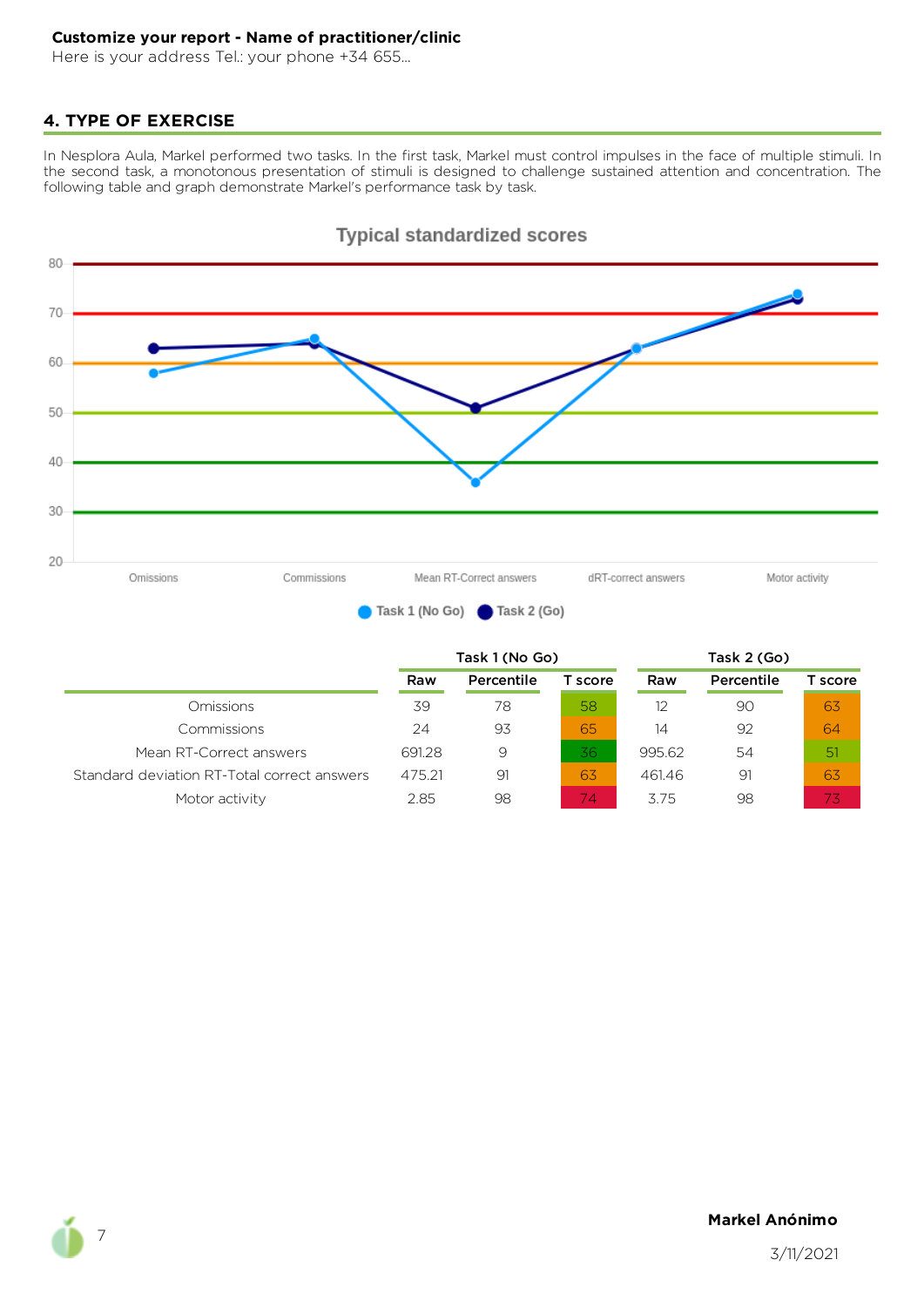Here is your address Tel.: your phone +34 655...

# **5. AUDITORY AND VISUAL SENSORY CHANNELS**

Markel must respond to auditory and visual stimuli during the Nesplora Aula tasks. The differences between auditory and visual processing is compared below in graph and tabular form.



# **Typical standardized scores**

|                                             | Visual |            |                 |        | Auditory   |         |  |  |
|---------------------------------------------|--------|------------|-----------------|--------|------------|---------|--|--|
|                                             | Raw    | Percentile | T score         | Raw    | Percentile | T score |  |  |
| <b>Omissions</b>                            | 42     | 83         | 59              | 9      | 76         | 57      |  |  |
| Commissions                                 | 19     | 94         | 66              | 19     | 92         | 64      |  |  |
| Mean RT-Correct answers                     | 633.57 | 18         | $\mathcal{A}$ 1 | 822.65 | 8          | 36      |  |  |
| Standard deviation RT-Total correct answers | 488.31 | 94         | 66              | 471.87 | 91         | 63      |  |  |

### **Markel Anónimo**

3/11/2021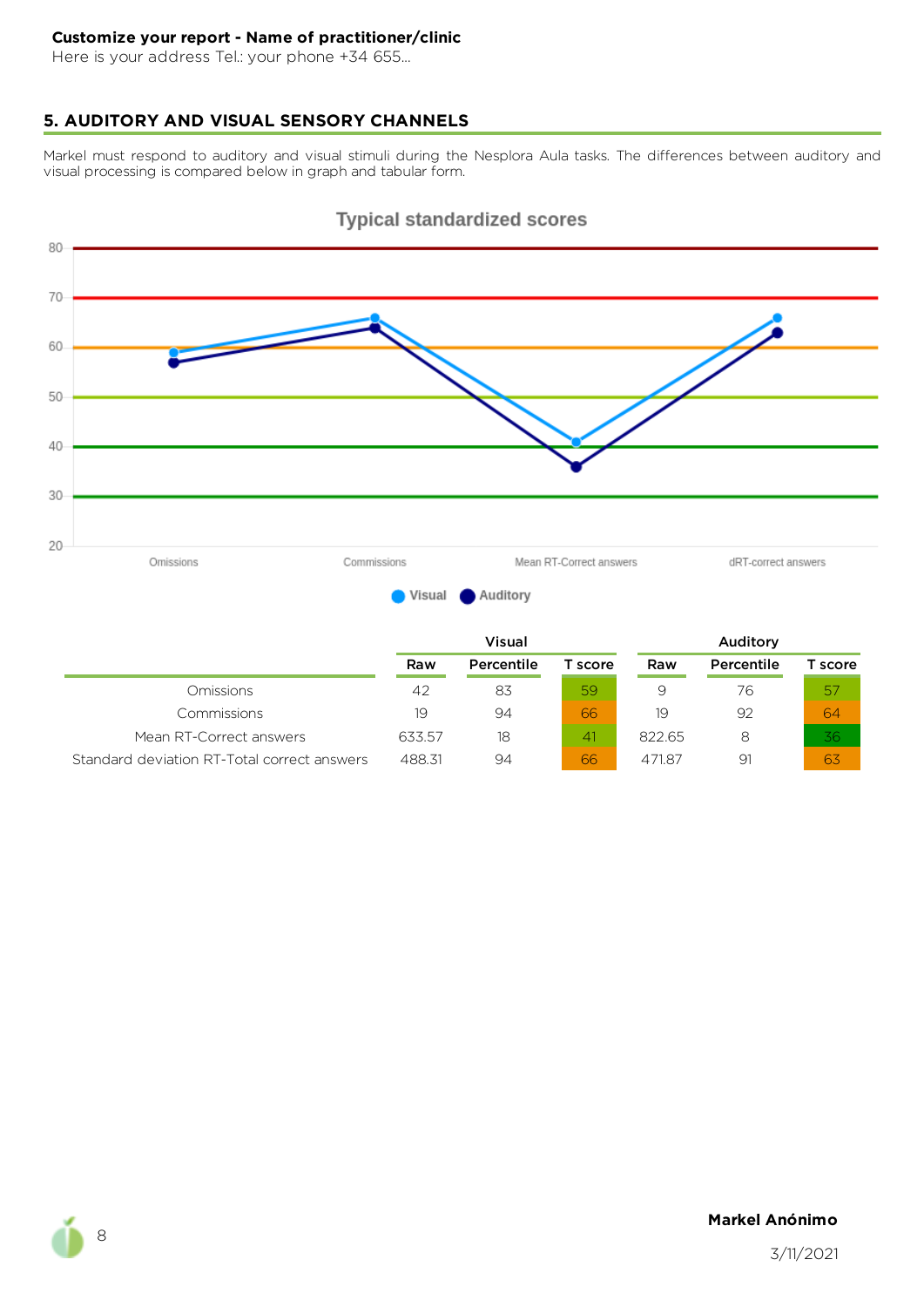Here is your address Tel.: your phone +34 655...

# **6. MOTOR ACTIVITY**

The graphics below demonstrate Markel's head movement throughout the test. The yellow framework represents the zone in which the virtual blackboard can be seen. Movement out of that zone makes it impossible for the child to correctly perform the visual task. The dot diagram below provides a visual image of Markel's attention to the blackboard and to the general task. If Markel has looked to the blackboard's zone and has not performed the task correctly, internal distractors should be considered (see Quality of Attention).



The index of motor activity can reflect many phenomena, including: a tendency to become distracted by external stimuli (see distractor graphic), motor activity with no relation to distractors or in the case of low a activity but poor task performance or possible internal distractors (see quality of attention graphic).







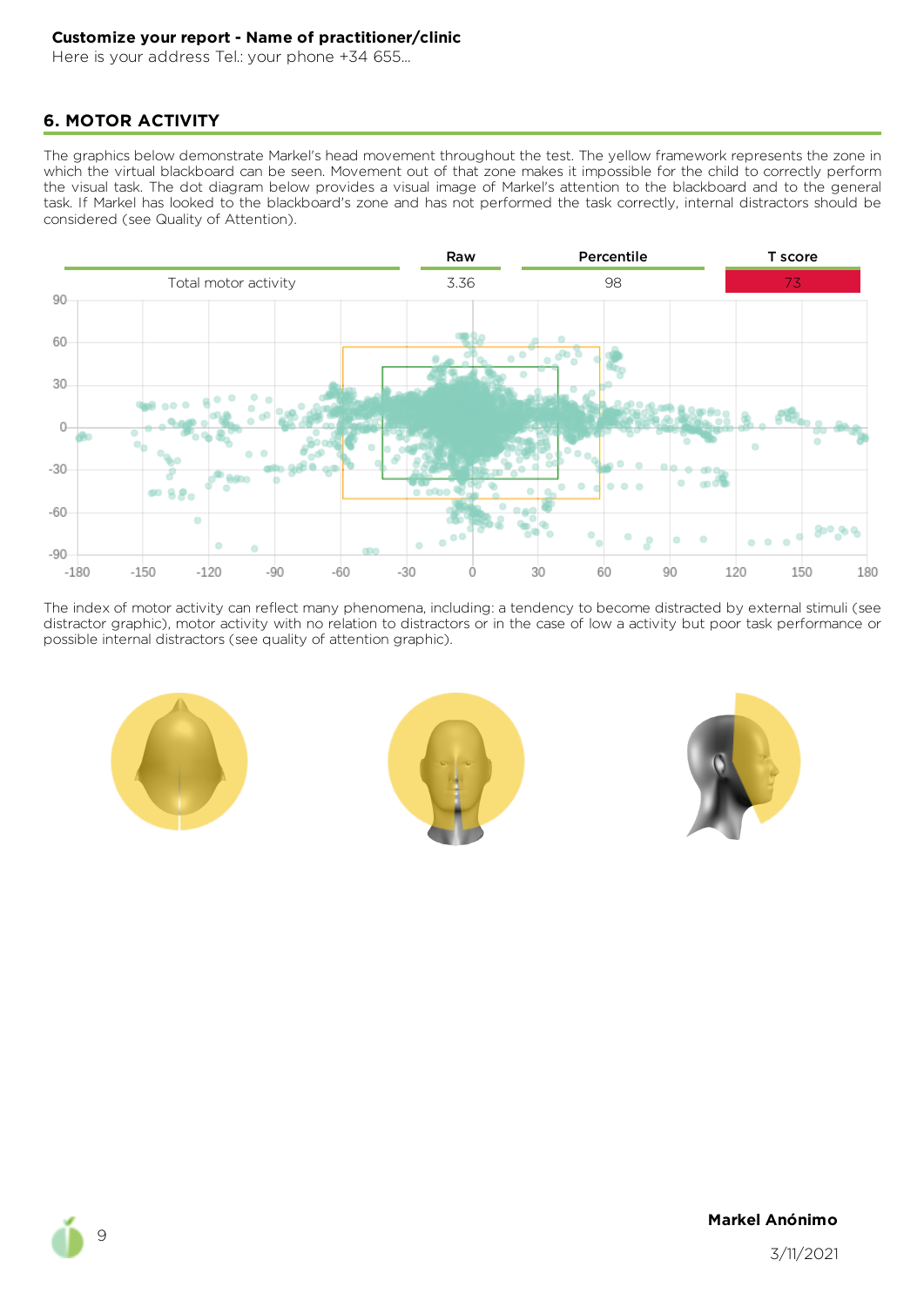Here is your address Tel.: your phone +34 655...

# **7. ATTENTION FOCUS QUALITY**

This measure unique to the Nesplora Aula tasks, provides an observation of the child's attention when they are focused on the blackboard. These data compliment data from motor activity, providing input whether Markel's performance varies depending on either internal or external stimuli.



Total errors in TASK 2 watching the blackboard 17 17 196 1986 1996 1996 1997 1998 1998 1998 1999 1999 1999 199